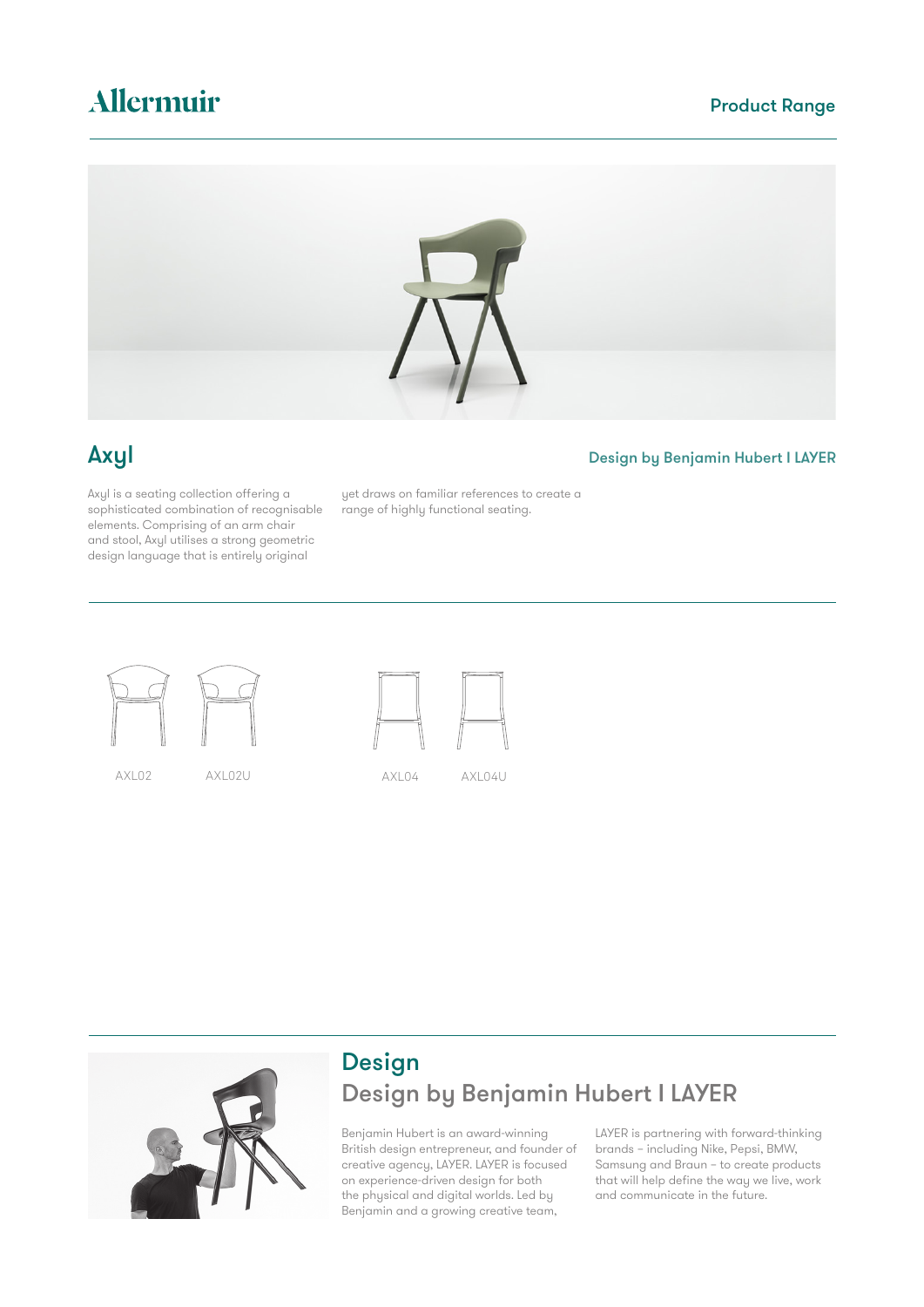## Allermuir

#### Standard Features

(\* - Selected models only) Stacks up to 4 high\* Plastic shell\* Plastic seat\* Upholstered seat pad\* Cast Aluminum frame Integral Plastic footrest protectors\* Stacking buffers\* Plastic glides

#### Optional Features

Plastic glides with felt

### Performance Standards

BS EN 16139:2013-Level 1 ANSI/BIFMA X5.1:2011

### **Dimensions**



N.B. Add 0.75" for upholstered seat option

### Environmental Performance

#### Material Content

Components are constructed of the following

#### Recycled Content

Aluminum Castings

Contains up to 63.00% of Recycled Material

**Recyclability** 

The range is 99% recyclable

63.00%  $0/6$ 



Polypropylene

62.85%

0.84%

36.31%

Aluminum Castings